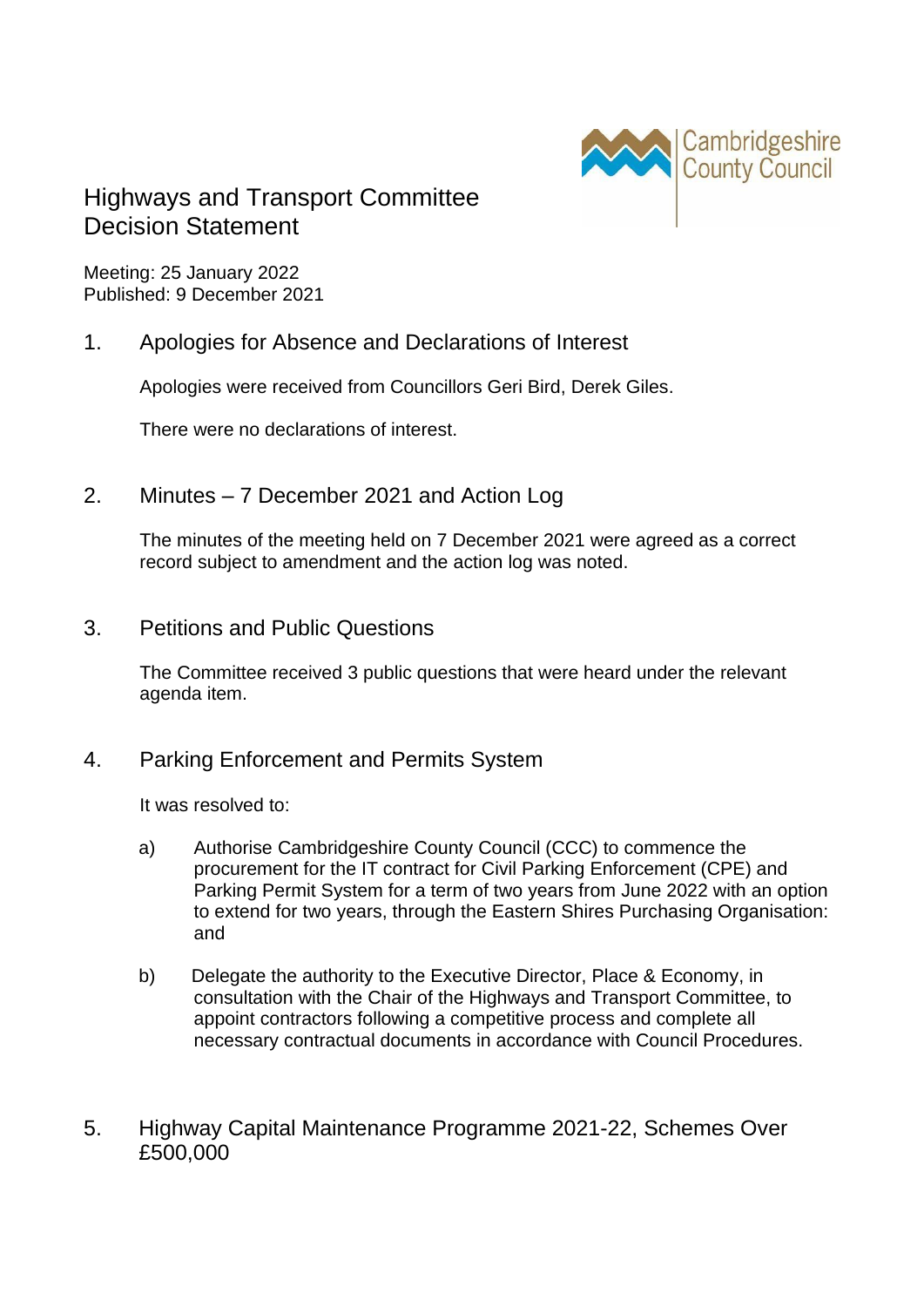It was resolved to:

- a) approve the procurement of 7 schemes for commissioning and delivery as set out in table 1.
- b) To delegate the contract award decision to Executive Director in consultation with Chair and Vice Chair of the Highways and Transport Committee

## 6. Winter Service Vehicle Fleet Procurement

It was resolved to:

To award the contract for the new Winter Service Vehicle Fleet following the completion of the procurement process.

## 7. 20mph Schemes

It was resolved to

- a) Approve the establishment of a separate 20mph fund and associated process
- b) Agree the prioritisation parameters attached at Appendix 1 **(subject to the further work of the Working Group)**
- c) Agree the establishment of a cross-party Member working group on 20mph schemes
- 8. Finance Monitoring Report November 2021

It was resolved to:

Note and comment on the report

## 9. A428 Development Consent Order Position Review

It was resolved to:

a) Note the update on the A428 DCO, and National Highways commitments for future investment